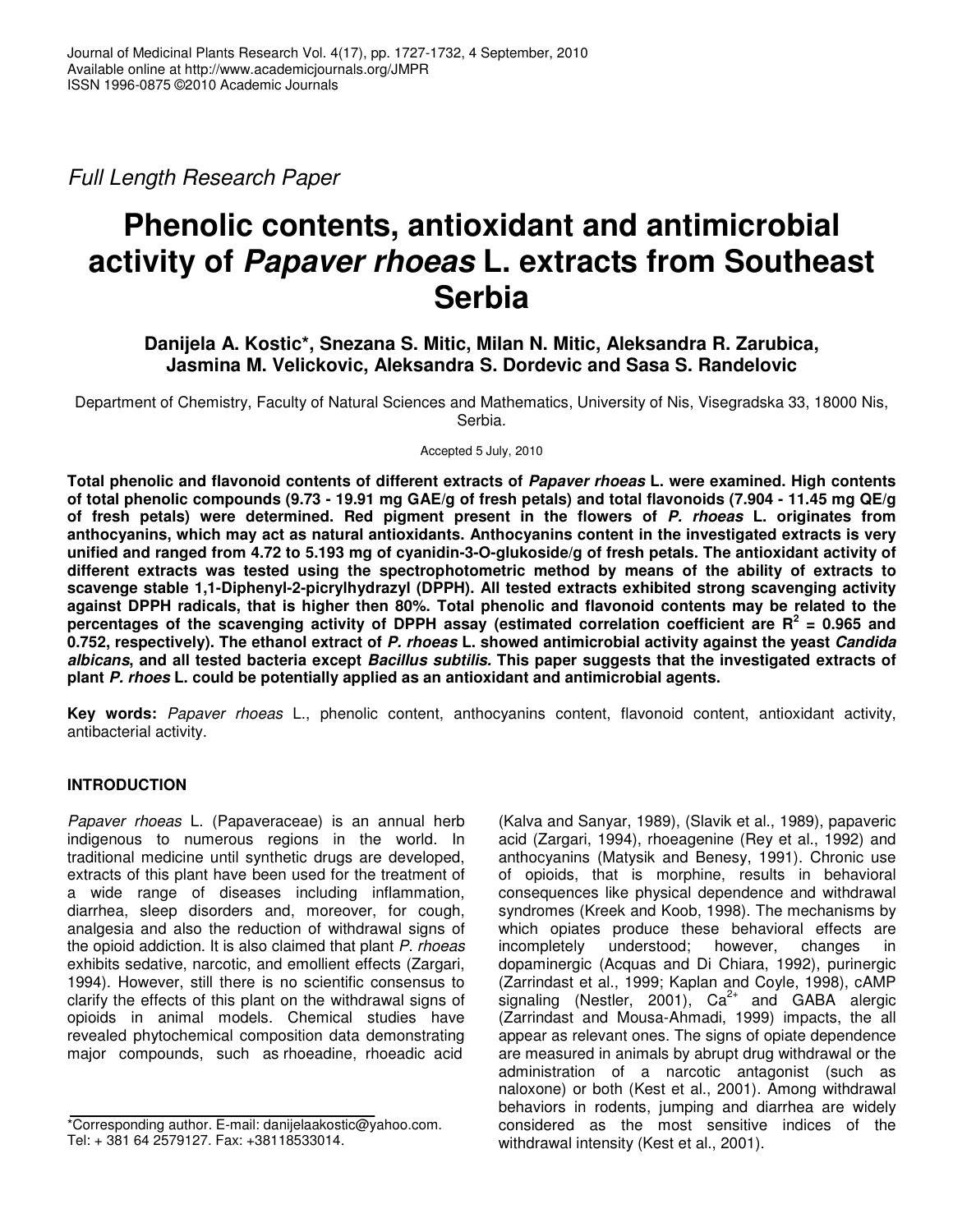Phenolic compounds are often related to the antioxidant activity of plants due to their ability to adsorb and/or neutralize free radicals by means of quenching unpaired oxygen radicals or decomposing peroxides. In the present times, there is an increasing interest in natural antioxidants presented in medicinal and dietary plants, which may contribute to prevent oxidative disorders in humans by replacing use of synthetic antioxidants being also recognized as carcinogenic ones (Ito et al., 1983). Namely, data revealing an oxidative stress as potential cause of Alzheimer' s disease and chronic diseases, such as cancer, arteriosclerosis and rheumatism (Behl and Mosmann, 2002); Halliwell, (1999) speak in favor of how much important prevention of undesirable oxidative processes in humans, is. Now, the *P. rhoeas* genus has received smaller scientific attention, especially indigenous plant species from Southeast Serbia, with an exception comprising studies of the chemical composition (Vardavas et al., 2006), which has also been tested for the protective ability (Conforti et al., 2009).

In the present paper, the evaluation of *P. rhoeas* L. from Southeast Serbia with respect to phenolic content and the antioxidant data of different extracts obtained from plant petals are reported. As it is stated earlier, numerous polyphenols are known to possess excellent antioxidant effects, especially *in vitro,* and the amount of total polyphenols present in a plant has been suggested to correlate with the antioxidant activity. Therefore, this work represents the first report on phenolic content and related antioxidant activity of the extracts of *P. rhoeas* L. from Southeast Serbia. Antimicrobial activity of ethanol extract of *P. rhoeas* was investigated, too.

# **EXPERIMENTAL**

# **Plant material**

The plant was collected at bloom stage in few villages from the South-eastern Cape Province of Serbia in July, 2009. The plant was firstly identified by its vernacular name and later validated by voucher number of the deposited herbarium specimens at the Department of Botany (University of Novi Sad, Serbia).

# **Preparation of plant extracts**

The fresh petals of *P. rhoeas* L. were milled by an appropriate blender. Three samples (each weighed 2.0 g) were separated from the previously homogenized plant material, and extracted with the desired volumes (30, 20 and 20 ml, respectively) of the chosen solvents (methanol, ethanol, methanol-water mixture, ethanol-water mixture and water) three times in the further course. Samples were mixed in an ultrasound bath during the extraction procedure. Such obtained extracts were filtered using the Buchner funnel and Whatman No. 1 filter paper. Solid residues were rinsed for several times in order to gain transparent extracts. Finally, the obtained plant extracts were collected in graduated flask of the same volume of 100 ml.

# **Chemicals and reagents**

1,1-Diphenyl-2-picrylhydrazyl (DPPH), quercetin and AlCl<sub>3</sub> were

purchased from Sigma Chemical Co. (St. Louis, MO, USA). Folin-Ciocalteu's phenol reagent and sodium carbonate were purchased from Merck Chemical Suppliers (Darmstadt, Germany). Sodium chlorate buffer (pH 1.0) and acetate buffer (pH 4.5) were purchased from the same producer. The other used chemicals including solvents were of analytical grade.

# **Determination of the total phenolics**

Total phenolic contents in the extracts were determined by the modified Folin-Ciocalteu method (Singleton and Rossi, 1965). An aliquot of the extracts (1 ml) was mixed with 0.5 ml Folin-Ciocalteu reagent and 1.5 ml of sodium carbonate (20%). Tubes were vortexed for 15 s and allowed to stand at 40°C for 30 min in order to develop colour. Absorbances were then measured at 765 nm using the Hewlett Packard UV-VIS spectrophotometer. Total phenolic content was expressed as mg/g gallic acid equivalent. The result of each one assay was obtained from three parallel determinations.

#### **Determination of the total monomeric anthocyanins**

The total monomeric anthocyanin content in the plant extracts was determined using the pH-differential method previously described by Guisti and Wrolstad (2003). Anthocyanins demonstrate maximum of absorbance at 520 nm at pH 1.0. The colored oxonium form predominates at pH 1.0, and the colorless hemiketal form at pH 4.5. The pH-differential method is based on reaction producing oxonium forms and permits accurate and rapid measurement of the total monomeric anthocyanins. The result, considered as the monomeric anthocyanin pigment, was expressed as mg of cyanidin-3-glucoside, by using molar absorptivity  $(\epsilon)$  of 26.900 and molecular weight of 449.2. Absorbances of the investigated extracts were calculated by Equation 1:

$$
A = (A_{\lambda vis \text{-}max} - A_{700})_{pH1.0} - (A_{\lambda vis \text{-}max} - A_{700})_{pH4.5}
$$
 (1)

Content of the monomeric antocyanin pigment (MAP) was calculated by Equation 2:

 $MAP(\mu gdm^{-3}) = (AxMWxDFx1000)/(\epsilon xI)$  (2)

#### **Determination of the total flavonoid content**

Total flavonoid contents were determined using the spectrophotmetric method based on formation of flavonoid complex with aluminium (Ordon et al., 2006). A volume of 0.5 ml of  $2\%$  AlCl<sub>3</sub> methanol solution was added to 0.5 ml of sample solution. After one hour at room temperature, the absorbance was measured at 420 nm. A yellow color indicated that the extracts contained flavonoids. Total flavonoid content was calculated as quercetin (mg/g) using the equation based on the calibration curve.

# **Free radical scavenging activity**

The free radical scavenging activity of the plant extracts was analyzed by using the 2,2-diphenyl-1-picrylhydrazyl (DPPH) assay (Fuhrman et al., 2001; Lachman et al., 2007; Sanchez-Moreno et al., 1999; Turkoglu et al., 2007; Villano et al., 2006). The antioxidant assay is based on the measurement of the loss of colour of DPPH solution by the change of absorbance at 517 nm caused by the reaction of DPPH with the tested sample. The reaction was monitored using UV-VIS spectrophotometer. Plant extracts 0.2 and 1.8 ml of freshly prepared DPPH in methanol (20 mgdm $3$ ) were put into a cuvette at room temperature. After 20 min of incubation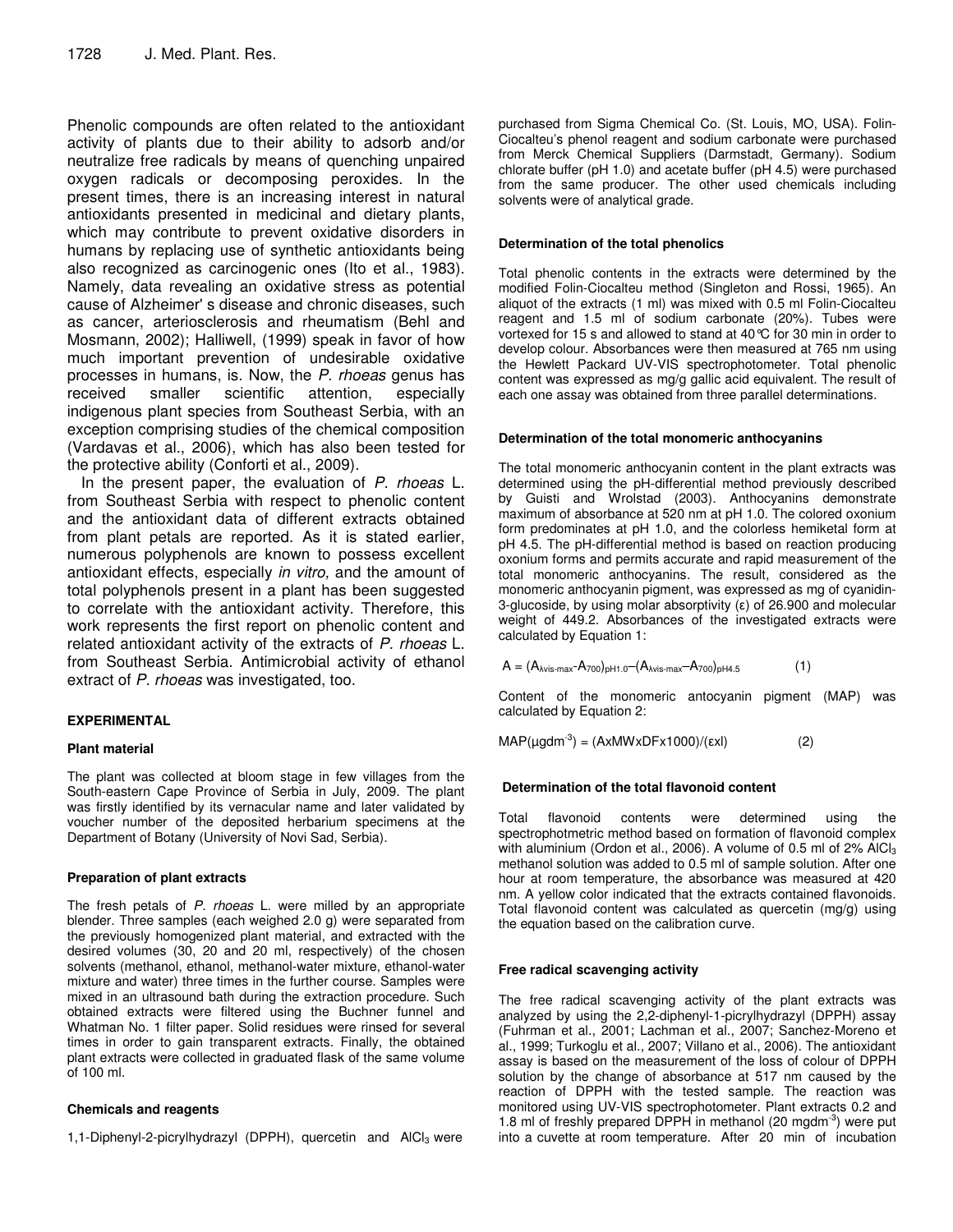| Sample                            | <b>Total phenols</b><br>content <sup>a</sup> | Anthocyanin<br>content <sup>b</sup> | <b>Flavonoid</b><br>content <sup>c</sup> | <b>RSC</b><br>(%) | RSC <sup>d</sup>          |
|-----------------------------------|----------------------------------------------|-------------------------------------|------------------------------------------|-------------------|---------------------------|
| Ethanol extract                   | $13.127 \pm 1.553$                           | $5.193 \pm 0.082$                   | $9.530 \pm 0.045$                        | $84.91 \pm 0.94$  | $2.538 \pm 0.74$          |
| Ethanol-water<br>extract $(1:1)$  | $14.307 \pm 0.255$                           | $4.729 \pm 0.194$                   | $9.075 \pm 0.073$                        | $86.1 \pm 1.58$   | $22.867 \pm 0.55$         |
| Methanol extract                  | $12.404 \pm 0.911$                           | $4.909 \pm 0.259$                   | $9.723 \pm 0.067$                        | $83.11 \pm 1.16$  | $2.041 \pm 0.37$          |
| Methanol-water<br>extract $(1:1)$ | $9.734 \pm 0.425$                            | $4.717 \pm 0.177$                   | $7.904 \pm 0.01$                         | $81.47 \pm 1.22$  | $1.588 \pm 0.81$          |
| Water extract                     | $19.912 \pm 0.442$                           | $4.955 \pm 0.171$                   | $11.45 \pm 0.023$                        | $89.71 \pm 0.85$  | $23.864 \pm 0.64$         |
|                                   |                                              |                                     |                                          |                   | and the state of the con- |

**Table 1.**The total phenolic, anthocyanin and flavonoid content and antioxidant activity of *P. rhoeas* L. extracts.

<sup>a</sup>Expressed as mg of gallic acid/g of fresh petals, <sup>b</sup>Expressed as mg of cyanidin-3-O-glukoside/g of fresh petals, <sup>c, d</sup> Expressed as mg of quercetin/g of fresh petals.

period at room temperature, the absorbance was read against a blank at 517 nm. The determinations were performed in triplicate. An inhibition of DPPH in percents (RSC %) of each plant extract sample was calculated from the decrease of absorbance according to the relationship:

$$
\text{RSC } (\%) = (1 - A_{\text{sample}} / A_{\text{blank}}) \times 100(\%) \tag{3}
$$

where  $A_{\text{blank}}$  is the absorbance of control reaction, and  $A_{\text{sample}}$  is the absorbance of the tested sample.

#### **Antimicrobial activity**

The *in vitro* antimicrobial activity of ethanol extract of *P. rhoeas* L. was tested against a panel of laboratory control strains belonging to the American Type Culture Collection Maryland, USA (except one, belonging to National Collection of Type Cultures, see below). Antibacterial activity was evaluated against two gram-positive and three gram-negative bacteria. The gram-positive bacteria used were: *Bacillus subtilis* ATCC 6633 and *Staphylococcus aureus* ATCC 6538. The gram-negative bacteria utilized in the assay were: *Escherichia coli* ATCC 8739, *Pseudomonas aeruginosa* ATCC 9027 and *Salmonella abony* NCTC 6017. The antifungal activity was tested against two organisms *Aspergillus niger* ATCC 16404 and *Candida albicans* ATCC 10231.

A disc-diffusion method was employed for the determination of the antimicrobial activity of the extracts, according to NCCLS (1997). The inoculate of the bacterial and fungal strains were prepared from overnight broth cultures and suspensions were adjusted to  $0.5$  McFarland standard turbidity. 100  $\mu$ l of suspension containing 1.0 x 10 $^{8}$  CFU/ml of bacteria and 1.0 x 10 $^{4}$  CFU/ml of fungal spores spread on Mueller-Hinton agar (MHA, Torlak) and sabouraud dextrose agar (SDA, Torlak) respectively, in sterilized Petri dishes (90 mm in diameter). The discs (9 mm in diameter, Macherey-Nagel, Düren) were impregnated with 20 and 50 µl of the extracts (conc. 30 mg/ml) and placed on the inoculated agar. Negative controls were prepared using the same solvent (ethanol). Tetracycline (30 µg, Torlak) and Nystatin (30 µg, Torlak) were used as positive reference standards to determine the sensitivity of a strain of each tested microbial species. The inoculated plates were kept at 4°C for 2 h and incubated at 37°C (24 h) for bacterial strains and at 28°C (48 h) for fungal strains. Antimicrobial activity was evaluated by measuring the zone of inhibition against the test microorganisms. Each assay in this experiment was repeated triplicate.

#### **Statistical analysis**

The experimental results were expressed as mean value ± standard

error of mean value of three replicates. In order to estimate statistically any significant differences among mean values, where it was applicable, the data were subjected to a one-way analysis of variance (ANOVA test), and differences among samples were determined by Duncan's Multiple Range test using the Statistical Analysis System (SAS, 1999) software.

# **RESULTS**

The phenolic content of the examined extracts of *P. rhoeas* L., obtained using the Folin-Ciocalteu reagent, is presented in Table 1. These contents, shown in Table 1, are expressed as Gallic Acid Equivalents (GAE) per gram of fresh plant petals. Total phenolic content of the investigated plant extracts ranged from 9.73 mg of GAE/g of fresh plant petals for the (methanol-water: 50/50,  $v/v(\%)$  to 19.91 mg GAE/g of fresh plant parts in the case of water extract. In other extracts the total phenolic contents values are very similar. The observable differences concerning total phenolic content, Table 1, may be related to different polarity of the used organic solvents, which have extracted exclusively selective compounds.

The antioxidant activity and total phenolic contents may vary considerably among herbs. This activity of the herbal extracts here investigated using the reduction of DPPH· by natural antioxidants, expressed as the percentage of radical scavenging activity or mg of quercetin equivalent (QE) per gram of fresh petals, is also shown in Table 1. The total phenolic content was correlated to the antioxidant activity of the extracts ( $R^2$  = 0.9654), as can be seen in Figure 1.

The antioxidant properties of herbs may be also connected with the plant pigments originated from the main components of each herbal extract. The red pigment exhibits in the flowers of *P. rhoeas* L. comes of anthocyanins, which may act as natural antioxidants. Total monomeric anthocyanin content in the all investigated extracts is very unified and ranged from 4.72 to 5.3 mg of cianidin-3-O-glukoside/g of fresh petals, Table 1. The total monomer antocyanins content values do not significantly differ in aqueous, ethanolic and methanolic extracts. Overall correlation coefficient in the plant petals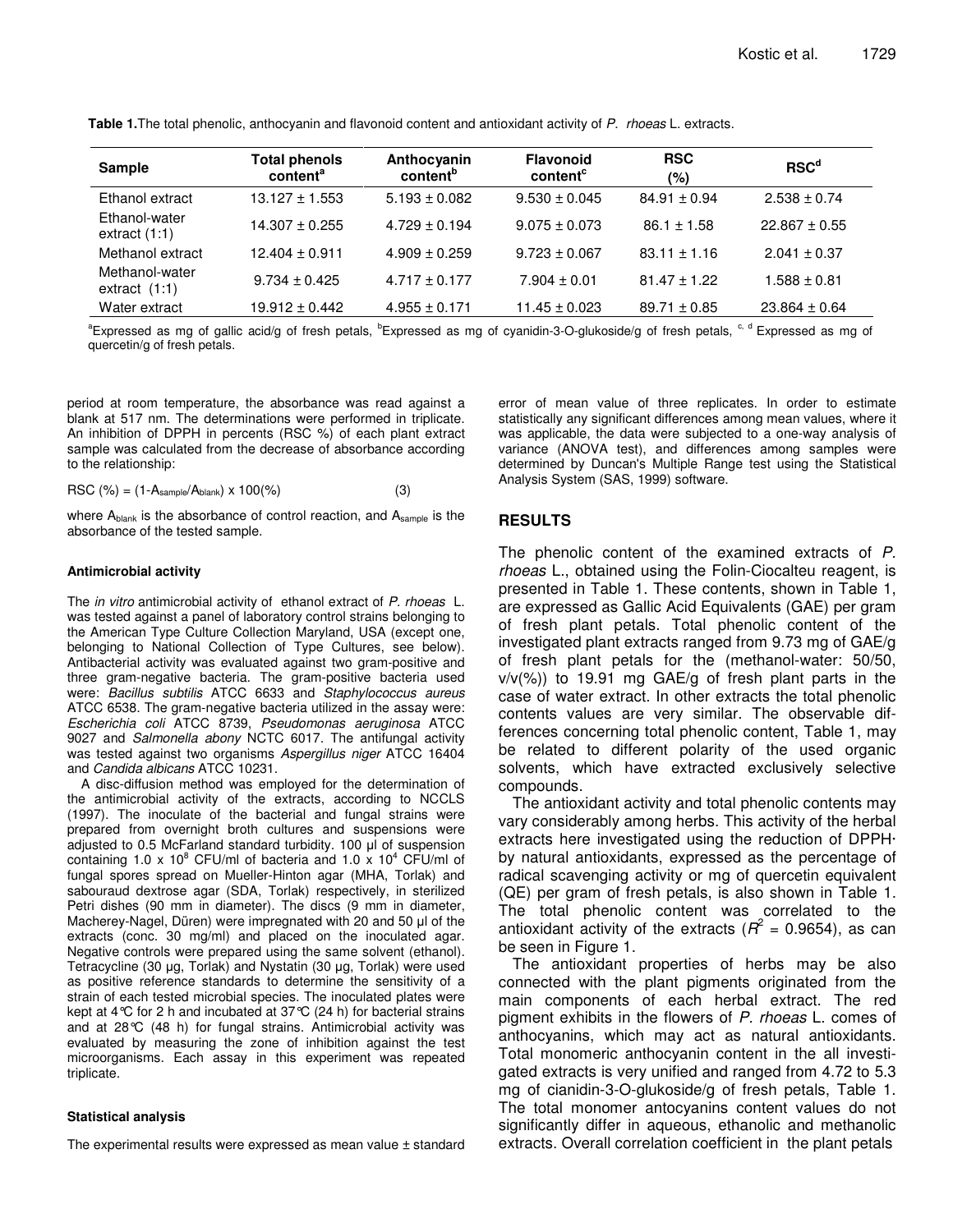

**Figure 1.** Corellation of total phenolic compounds (series 1), flavonoid (series 2) and anthocyanins (series 3) contents as well as the antioxidant activity of plant extracts of *P. rhoeas* L.

**Table 2.** Antimicrobial activity of *P. rhoes* L. ethanol extract (zone size, mm).

|                      | <b>Tested sample</b>       |               | Positive control (referent standard) | <b>Negative control</b> |                |
|----------------------|----------------------------|---------------|--------------------------------------|-------------------------|----------------|
| <b>Microorganism</b> | Ethanol extract (10 mg/ml) |               |                                      |                         | <b>Ethanol</b> |
|                      | $20 \mu$                   | $50 \mu$      | Tetracycline (30 µg)                 | Nystatin $(30 \mu g)$   |                |
| B. subtilis          | na                         | na            | $36 \pm 0.3$                         | nt                      | na             |
| S. aureus            | $12 \pm 0.15$              | $18 \pm 0.1$  | $34 \pm 0.3$                         | nt                      | na             |
| E. coli              | $17 \pm 0.2$               | $24 \pm 0.15$ | $30 \pm 0.25$                        | nt                      | na             |
| P. aeruginosa        | $11 \pm 0.2$               | $20 \pm 0.2$  | $19 \pm 0.2$                         | nt                      | na             |
| S. abony             |                            |               |                                      | nt                      | na             |
| C. albicans          | $13 \pm 0.1$               | $26 \pm 0.25$ | nt                                   | $20 \pm 0.2$            | na             |
| A. niger             | na                         | na            | nt                                   | $19 \pm 0.2$            | na             |

Nt: not tested, na: not active, Data are expressed as the mean of three replicates ± standard deviation.

between monomer anthocyanins content and antioxidant activity is not significant (only  $R^2$  = 0.076) due to unified anthocyanins amount in the examined plant extracts ( Figure 1).

Total flavonoid contents ranged from 7.904 mg QE/g of fresh petals to 11.45 mg QE/g of fresh petals, Table 1. There is significant correlation of flavonoid content and antioxidant activity; namely, correlation coefficient is  $R^2$  = 0.7524 (Figure 1). The obtained and discussed results may impose that the phenolic compounds have a major contribution to the antioxidant capacity of plants. The antimicrobial activities of the ethanol extracts of *P. rhoeas* L. are given in Table 2*.* As expected, the control treatment (ethanol) had no inhibitory effect on any of the tested microorganisms. The antimicrobial activity was assessed qualitatively and quantitatively by the presence or absence of inhibition zones. The ethanolic extract from *P. rhoes* L. showed antimicrobial activity against all tested microorganisms, with the exception both of bacteria *B. subtilis* and mould *A. niger.*

#### **DISCUSSION**

Polyphenols are the major plant compounds that are characterized by antioxidant activity. This activity is believed to be mainly due to their redox properties (Zheng and Wang, 2001), polyphenols in adsorbing and neutralizing free radicals, quenching singlet and triplet oxygen, or decomposing peroxides. The results from this study, presented in Table 1, strongly suggest that phenolic compounds are important components of this plant, and some of their pharmacological effects could be attributed to the presence of these valuable constituents.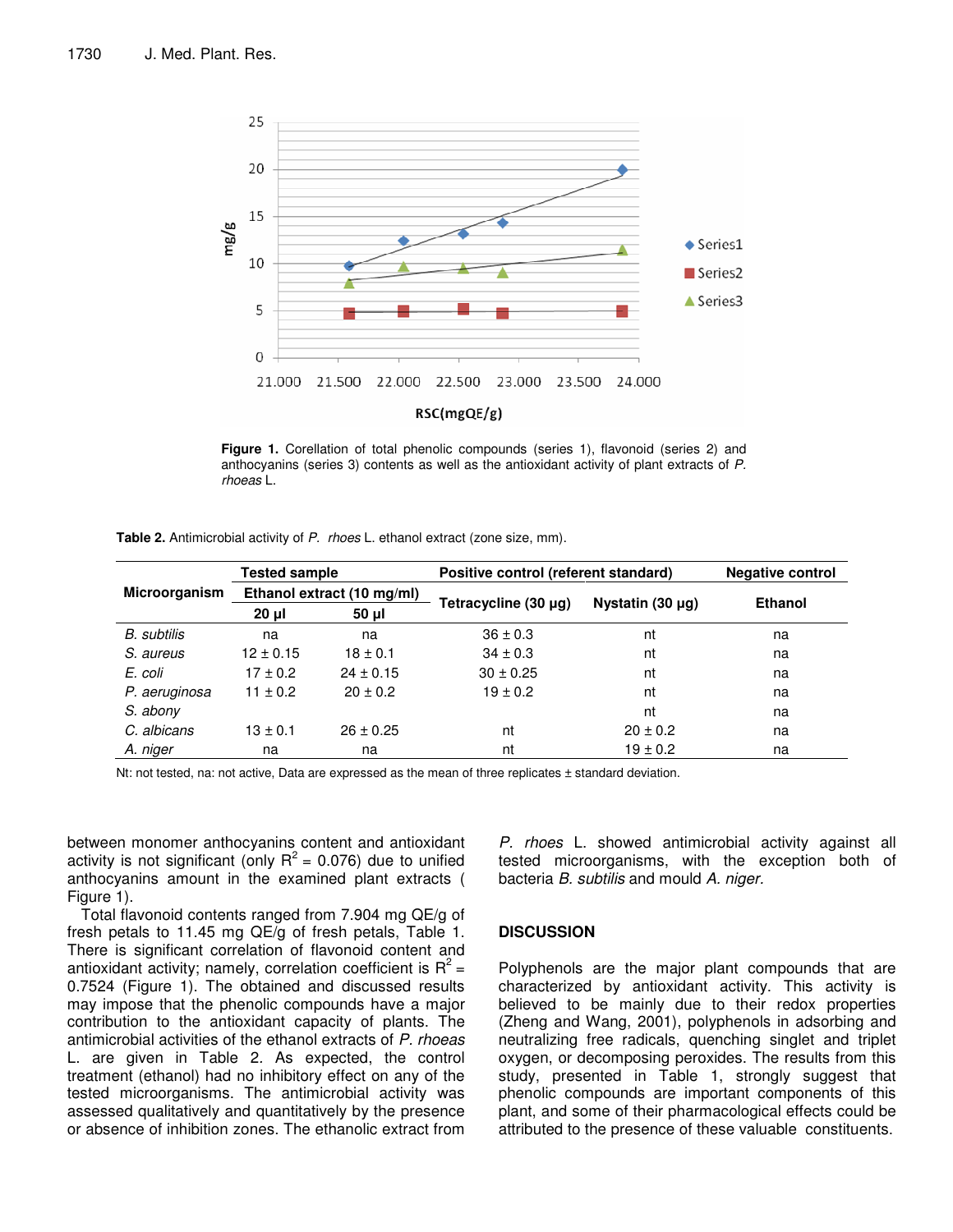The phenolic concentration of the medicinal herbs ranged from 0.23 to 2.85 mg GAE/g of fresh weight, while the phenolic content of the culinary herbs ranged from 0.26 to 17.51 mg GAE/g of fresh weight (Zheng and Wang, 2001). It is obvious from a survey of the literature that certain culinary plants species, especially of the genus *Origanum*, have extremely high total phenolic content of about 20 mg GAE/g of fresh weight. Based on this finding, the authors claim that here investigated plant possesses high amount of total phenolic content comparable to one of several culinary herbs extensively studied as effective antioxidants in the lipid system (Lagouri and Boskou, 1996).

Among the studied plant extracts, the water extract showed the highest phenolic content and the highest resulted antioxidant activity. Thus, the antioxidant activity of an extract could be predicted from its total phenolic content. Statistically significant relationships were also observed between the total phenolics and the antioxidant activity in the case of virgin olive oils  $(R^2 = 0.991)$ , flaxseed ( $R^2$  = 0.963) and cereal products ( $R^2$  = 0.905) (Velioglu et al., 1998).

The total monomer antocyanins content values do not significantly differ in aqueous, ethanolic and methanolic extracts. Overall correlation coefficient in the plant petals between monomer anthocyanins content and antioxidant activity is not significant (only  $R^2$  = 0.076) due to much unified anthocyanins amount in the all examined plant extracts. Significant correlation of the flavonoid content and antioxidant activity was obtained and discussed results may impose that the phenolic compounds have a major contribution to the antioxidant capacity of plants.

*P. rhoeas* L. ethanolic extract showed antimicrobial activity against all tested microorganisms, except *B. subtilis* and *A. niger.* From the medicinal point of view, watery, ethanolic and ethanol-watery extracts are very important due to their high total content of phenolic compounds, and thus the appropriate antioxidant activity. Among them, watery extract exhibited the highest total content of phenolic compounds and resulted antioxidant activity.

# **ACKNOWLEDGEMENTS**

This research was supported by the European Union, FP7 – REGPOT-2007–3-01, KBBE: Food, Agriculture, and Biotechnology, Project (Chromlab-Antioxidant), No. 204756, and partly by Ministry of Science and Technological Development of Republic of Serbia (Project ON 142051).

#### **REFERENCES**

- Acquas E, Di Chiara G (1992). Depression of mesolimbic dopamine transmission and sensitization to morphine during opiate abstinence. J. Neurochem., 58: 1620–1625.
- Behl C, Mosmann B (2002). Antioxidant neuroprotection in Alzheimer' s disease as preventive and therapeutic approach. Free Radic. Biol.

Med., *33*:182-191.

- Conforti F, Sosa S, Marrelli M, Menichini F, Statti G, Uzunov D, Tubaro A, Menichini F (2009). The protective ability of Mediterranean dietary plants against the oxidative damage: The role of radical oxygen species in inflammation and the polyphenol, flavonoid and sterol contents. Food Chem., 112: 587–594.
- Fuhrman B, Volkova N, Suraski A, Aviram M (2001). White wine with red wine-like properties: Increased extraction of grape skin polyphenols improves the antioxidant capacity of the derived white wine*.* J. Agric. Food Chem., 46:3164–4168.
- Guisti M, Wrolstad R (2003). Characterization and measurement of anthocyanins by UV–visible spectroscopy. Current protocols in food analytical chemistry. New York: John Wiley and Sons.
- Halliwell B (1999) Establishing the significance and optimal intake of dietary antioxidants: the biomarker concept*.* Nutr. Rev., 57: 104-113.
- Ito N, Fukushima S, Hasegawa A, Shibata M, Ogiso T (1983), Carcinogenicity of butylated hydroxyl anisole in F344 rats. J. Natl. Cancer Inst., 70:343-347.
- Kalva Y N, Sanyar G (1989) Alkaloids from Turkish *Papaver rhoeas* L. Planta Med*.,* 5:488 -505
- Kaplan, G.B., Coyle, T.S., (1998), Adenosine kinase inhibitors attenuate opiate withdrawal via adenosine receptor activation. Eur. J. Pharmacol., 362:1–8.
- Kest B, Palmese CA, Hopkins E, Adler M, Juni A(2001). Assessment of acute and chronic morphine dependence in male and female mice. Pharmacol. Biochem. Behav., 70:149–156.
- Kreek MJ, Koob GF. (1998), Drug dependence: stress and dysregulation of brain reward pathways, Drug Alcohol Depend, 51:23–47.
- Lachman J, Sulc M, Schilla M (2007). Comparison of the total antioxidant status of Bohemian wines during the wine-making process. Food Chem., 103:802–807.
- Lagouri V, Boskou D (1996).Nutrient antioxidants in oregano. Intern. J. Food Sci. Nutr., 47: 493-497.
- Matysik G, Benesy M (1991). Thin-layer chromatography and densitometry of anthocyanins in the petals of red poppy during development of the flowers. Chromatographia, 32:19–22.
- Nestler EJ (2001). Molecular basis of long-term plasticity underlying addiction. Nat. Rev. Neurosci., 2:119–128.
- Ordon Ez AAL, Gomez JD, Attuone MA, Isla MI (2006). Antioxidant activities of *Sechium edule* (Jacq.) Swart extracts, Food Chem., 97: 452–458*.*
- NCCLS (National Committee for Clinical Laboratory Standards) (1997) Performance standards for antimicrobial disk susceptibility testing;  $6<sup>th</sup>$ International Supplement, Wayne Pa. M2-A6.
- Rey JP, Levesque J, Kposset JP, Rolot F (1992). Analytical studies of isorhoeadine and rhoeagenine in petal extracts of Papaver rhoeas L. using high-performance liquid chromatography. J. Chromatogr., 596:276–280.
- Sanchez-Moreno J, Larrauri J A, Saura-Calixto F (1999). Free radical scavenging capacity of selected red, rose and white wines, J. Agric., Food Chem., 79:1301–1304.
- Statistical Analysis and Reporting System, (1999), User Guide, Version 1.0, IBM
- Singleton VL, Rossi JA (1965). Colorimetry of total phenolics with phosphorrmolybdic–phosphotungstic acid reagents. Am. J. Enol. Viticult., 16:144–158
- Slavik J, Slavikov L and Bochorakova J (1989) Alkaloids from *Papaver Rhoeas* var. *chelidonioides* O. Kuntze, *P. confine* Jord. and *P. dubium*. Coll. Czech. Chem. Comm*.*, 54:1112-1128
- Turkoglu A, Duru M, Mecan N, Kivrak I, Gezer K (2007). Antioxidant and antimicrobial activities od Laetiporus sulphurous (Bull) Murrill. Food Chem., 101:267–273.
- Vardavas C, Majchrzak D, Wagner K, Elmadfa I, Kafatos A (2006). The antioxidant and phylloquinone content of wildly grown greens in Crete, Food Chem., 99:813–821
- Velioglu Y.S, Mazza G, Gao L, Omah B D (1998). Antioxidant activity and total phenolics in selected fruits, vegetables and grain products. J. Agric. Food Chem., 46: 4113-4117
- Villano D, Fernandez-Pachon M S, Troncoso A M, Garcia-Parrilla M C (2006). Infuence of enological practices on the antioxidant activity of wines. Food Chem., 95:394–404.